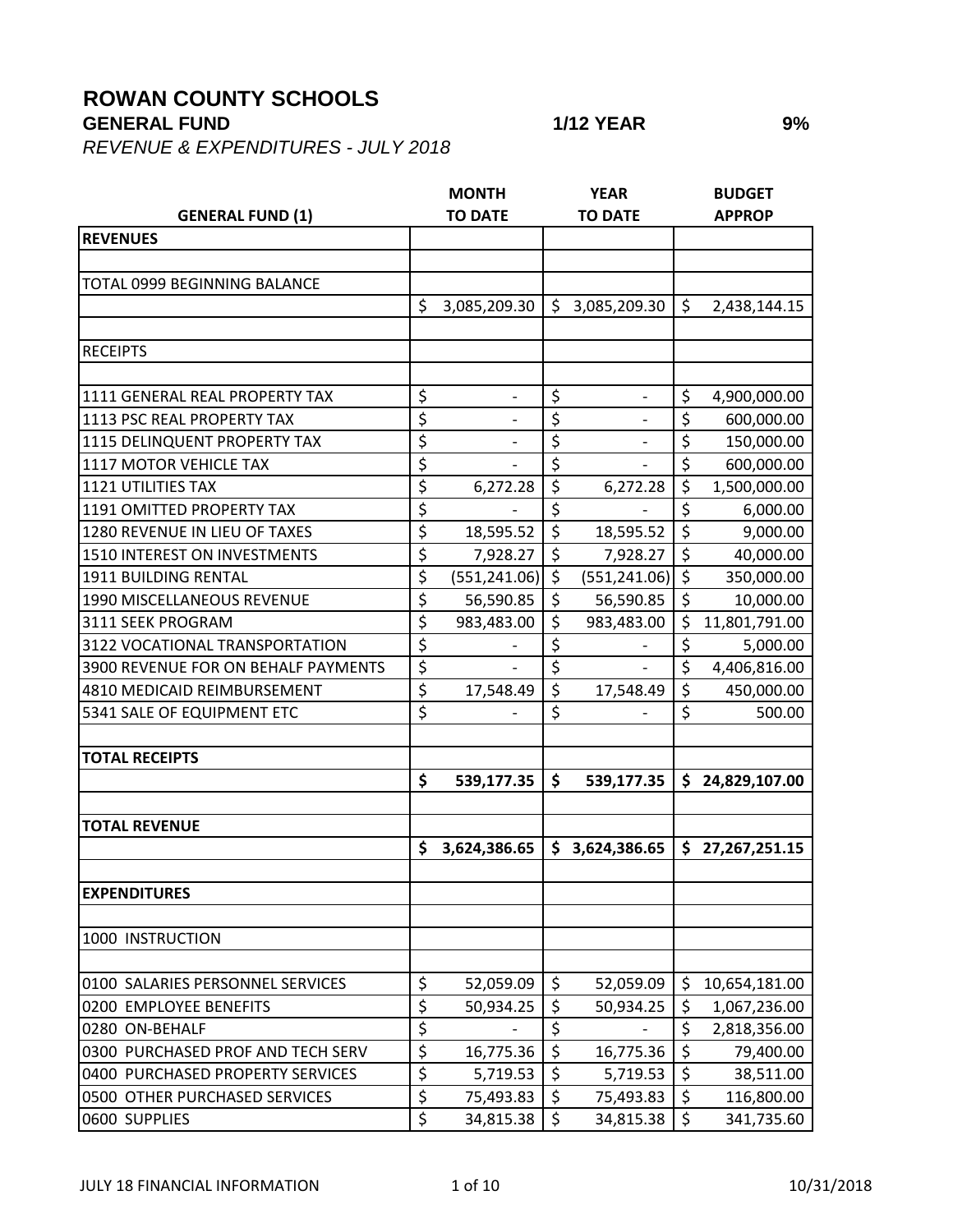| 0700 PROPERTY                                  | \$               | 175.00                   | \$       | 175.00             | $\zeta$                | 264,380.00           |
|------------------------------------------------|------------------|--------------------------|----------|--------------------|------------------------|----------------------|
|                                                |                  | <b>MONTH</b>             |          | <b>YEAR</b>        |                        | <b>BUDGET</b>        |
| <b>GENERAL FUND (1)</b>                        |                  | <b>TO DATE</b>           |          | <b>TO DATE</b>     |                        | <b>APPROP</b>        |
| 0800 DEBT SERVICE AND MISCELLANEOUS            | \$               | $\overline{\phantom{0}}$ | \$       |                    | \$                     | 7,250.00             |
|                                                |                  |                          |          |                    |                        |                      |
| TOTAL 1000 INSTRUCTION                         |                  |                          |          |                    |                        |                      |
|                                                | \$               | 235,972.44               | \$       | 235,972.44         |                        | \$15,387,849.60      |
|                                                |                  |                          |          |                    |                        |                      |
| 2100 STUDENT SUPPORT SERVICES                  |                  |                          |          |                    |                        |                      |
|                                                |                  |                          |          |                    |                        |                      |
| 0100 SALARIES PERSONNEL SERVICES               | \$<br>\$         | 18,591.44                | \$<br>\$ | 18,591.44          | \$<br>\$               | 762,155.00           |
| 0200 EMPLOYEE BENEFITS<br>0280 ON-BEHALF       | \$               | 870.10                   | \$       | 870.10             | \$                     | 107,048.00           |
| 0300 PURCHASED PROF AND TECH SERV              | \$               | $\overline{\phantom{0}}$ | \$       | $\qquad \qquad -$  | \$                     | 108,726.00           |
| 0500 OTHER PURCHASED SERVICES                  | \$               | 263.42                   | \$       | 263.42             | $\overline{\xi}$       | 1,650.00<br>2,300.00 |
| 0600 SUPPLIES                                  | \$               | 28,747.53                | \$       | 28,747.53          | \$                     | 21,650.00            |
| 0800 DEBT SERVICE AND MISCELLANEOUS            | $\overline{\xi}$ |                          | \$       |                    | \$                     | 150.00               |
|                                                |                  |                          |          |                    |                        |                      |
| TOTAL 2100 STUDENT SUPPORT SERVICES            |                  |                          |          |                    |                        |                      |
|                                                | \$               | 48,472.49                | \$       | 48,472.49          | \$                     | 1,003,679.00         |
|                                                |                  |                          |          |                    |                        |                      |
| 2200 INSTRUCTIONAL STAFF SUPP SERV             |                  |                          |          |                    |                        |                      |
|                                                |                  |                          |          |                    |                        |                      |
| 0100 SALARIES PERSONNEL SERVICES               | \$               | 10,568.97                | \$       | 10,568.97          | $\zeta$                | 328,918.00           |
| 0200 EMPLOYEE BENEFITS                         | \$               | 467.60                   | \$       | 467.60             | \$                     | 16,522.00            |
| 0280 ON-BEHALF                                 | \$               |                          | \$       |                    | \$                     | 87,105.00            |
| 0300 PURCHASED PROF AND TECH SERV              | \$               | $\qquad \qquad -$        | \$       | $\overline{a}$     | \$                     | 100.00               |
| 0600 SUPPLIES                                  | \$               |                          | \$       |                    | \$                     | 23,144.00            |
| 0700 PROPERTY                                  | \$               |                          | \$       |                    | \$                     | 1,450.00             |
|                                                |                  |                          |          |                    |                        |                      |
| TOTAL 2200 INSTRUCTIONAL STAFF SUPP SERV       |                  |                          |          |                    |                        |                      |
|                                                | \$               | 11,036.57                | \$       | 11,036.57          | \$                     | 457,239.00           |
|                                                |                  |                          |          |                    |                        |                      |
| 2300 DISTRICT ADMIN SUPPORT                    |                  |                          |          |                    |                        |                      |
|                                                |                  |                          |          |                    |                        |                      |
| 0100 SALARIES PERSONNEL SERVICES               | \$               | 17,024.96                | \$       | 17,024.96          | \$                     | 201,182.00           |
| 0200 EMPLOYEE BENEFITS                         | \$               | 7,488.64                 | \$       | 7,488.64           | \$                     | 190,180.00           |
| 0280 ON-BEHALF                                 | \$               |                          | \$       |                    | $\overline{\varsigma}$ | 204,875.00           |
| 0300 PURCHASED PROF AND TECH SERV              | \$<br>\$         | 17,309.67                | \$       | 17,309.67          | \$                     | 258,100.00           |
| 0400 PURCHASED PROPERTY SERVICES               | \$               | 2,320.68                 | \$<br>\$ | 2,320.68           | \$<br>\$               | 14,500.00            |
| 0500 OTHER PURCHASED SERVICES<br>0600 SUPPLIES | \$               | 5,394.51<br>405.61       | \$       | 5,394.51<br>405.61 | \$                     | 110,918.00           |
| 0700 PROPERTY                                  | \$               |                          | \$       |                    | \$                     | 5,500.00<br>6,000.00 |
|                                                |                  |                          |          |                    |                        |                      |
| TOTAL 2300 DISTRICT ADMIN SUPPORT              |                  |                          |          |                    |                        |                      |
|                                                | \$               | 49,944.07                | \$       | 49,944.07          | \$                     | 991,255.00           |
|                                                |                  |                          |          |                    |                        |                      |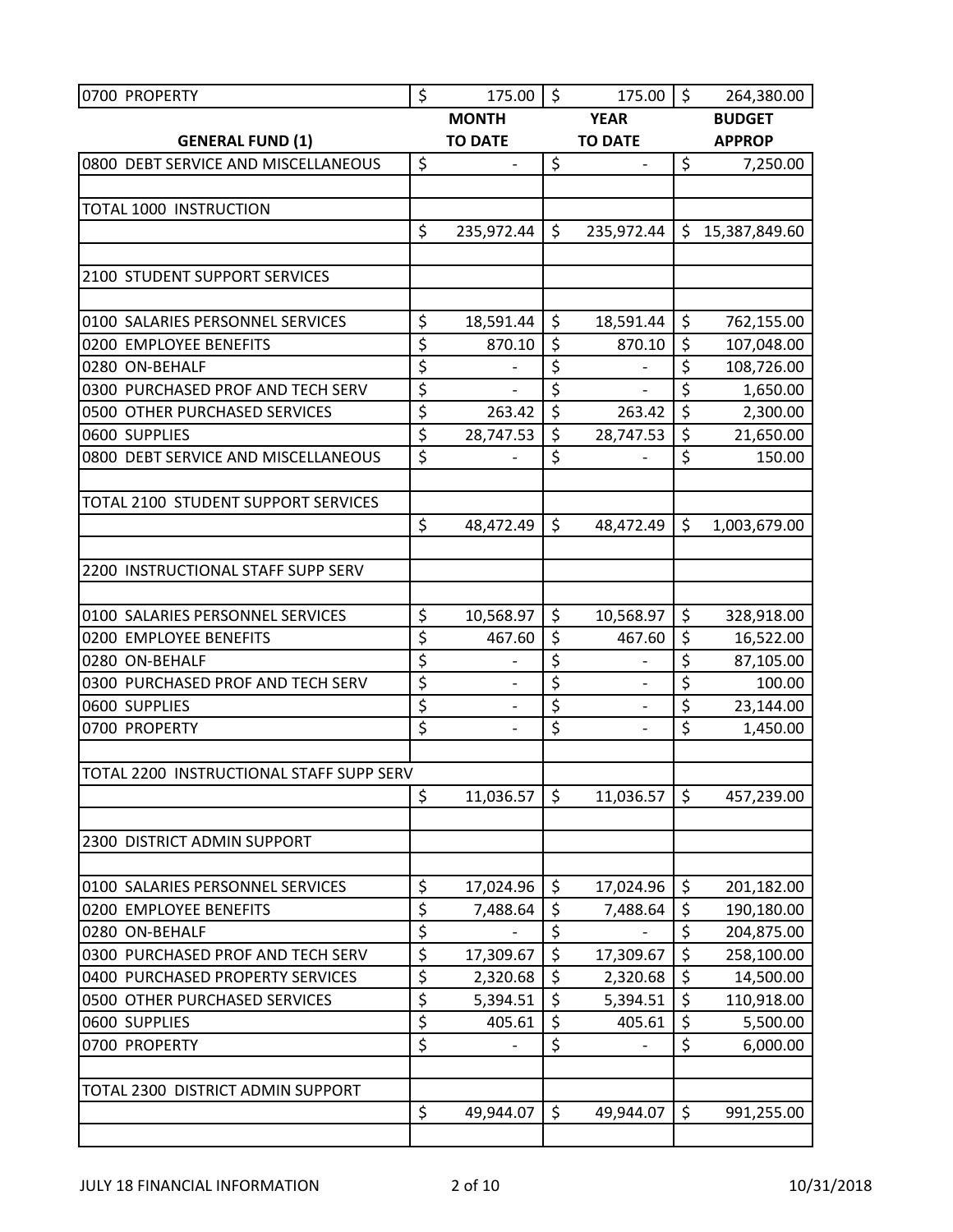| 2400 SCHOOL ADMIN SUPPORT                   |                                 |                          |                         |                          |                  |               |
|---------------------------------------------|---------------------------------|--------------------------|-------------------------|--------------------------|------------------|---------------|
|                                             |                                 | <b>MONTH</b>             |                         | <b>YEAR</b>              |                  | <b>BUDGET</b> |
| <b>GENERAL FUND (1)</b>                     |                                 | <b>TO DATE</b>           |                         | <b>TO DATE</b>           |                  | <b>APPROP</b> |
| 0100 SALARIES PERSONNEL SERVICES            | \$                              | 55,742.14                | \$                      | 55,742.14                | \$               | 851,160.00    |
| 0200 EMPLOYEE BENEFITS                      | \$                              | 3,542.58                 | \$                      | 3,542.58                 | $\overline{\xi}$ | 155,476.00    |
| 0280 ON-BEHALF                              | \$                              |                          | \$                      |                          | \$               | 214,659.00    |
| 0300 PURCHASED PROF AND TECH SERV           | \$                              |                          | \$                      |                          | \$               | 17,750.00     |
| 0400 PURCHASED PROPERTY SERVICES            | \$                              |                          | \$                      |                          | \$               | 38,900.00     |
| 0500 OTHER PURCHASED SERVICES               | \$                              | 84.19                    | \$                      | 84.19                    | \$               | 7,450.00      |
| 0600 SUPPLIES                               | \$                              | 1,564.31                 | \$                      | 1,564.31                 | \$               | 70,965.00     |
| 0700 PROPERTY                               | \$                              |                          | \$                      |                          | \$               | 4,378.00      |
| 0800 DEBT SERVICE AND MISCELLANEOUS         | \$                              |                          | $\overline{\xi}$        |                          | $\overline{\xi}$ | 600.00        |
| 0840 CONTINGENCY                            | \$                              | $\overline{\phantom{a}}$ | \$                      | $\overline{\phantom{a}}$ | \$               | 714.00        |
|                                             |                                 |                          |                         |                          |                  |               |
| TOTAL 2400 SCHOOL ADMIN SUPPORT             |                                 |                          |                         |                          |                  |               |
|                                             | \$                              | 60,933.22                | \$                      | 60,933.22                | \$               | 1,362,052.00  |
|                                             |                                 |                          |                         |                          |                  |               |
| 2500 BUSINESS SUPPORT SERVICES              |                                 |                          |                         |                          |                  |               |
|                                             |                                 |                          |                         |                          |                  |               |
| 0100 SALARIES PERSONNEL SERVICES            | \$                              | 13,121.06                | \$                      | 13,121.06                | \$               | 151,231.00    |
| 0200 EMPLOYEE BENEFITS                      | \$                              | 2,503.76                 | \$                      | 2,503.76                 | \$               | 29,271.00     |
| 0280 ON-BEHALF                              | \$                              |                          | \$                      |                          | \$               | 34,028.00     |
| 0500 OTHER PURCHASED SERVICES               | \$                              |                          | \$                      | $\overline{\phantom{a}}$ | \$               |               |
|                                             |                                 |                          |                         |                          |                  |               |
| TOTAL 2500 BUSINESS SUPPORT SERVICES        |                                 |                          |                         |                          |                  |               |
|                                             | \$                              | 15,624.82                | \$                      | 15,624.82                | \$               | 214,530.00    |
|                                             |                                 |                          |                         |                          |                  |               |
| 2600 PLANT OPERATIONS AND MAINTENANCE       |                                 |                          |                         |                          |                  |               |
|                                             |                                 |                          |                         |                          |                  |               |
| 0100 SALARIES PERSONNEL SERVICES            | \$                              | 76,579.50                | \$                      | 76,579.50                | \$               | 872,420.00    |
| 0200 EMPLOYEE BENEFITS                      | \$                              | 18,315.40                | $\overline{\mathsf{S}}$ | 18,315.40                | $\overline{\xi}$ | 204,844.00    |
| 0280 ON-BEHALF                              | \$                              | $\qquad \qquad -$        | \$                      | $\overline{\phantom{a}}$ | \$               | 488,691.00    |
| 0300 PURCHASED PROF AND TECH SERV           | \$                              | 85,122.95                | \$                      | 85,122.95                | \$               | 316,000.00    |
| 0400 PURCHASED PROPERTY SERVICES            | \$                              | 4,438.49                 | \$                      | 4,438.49                 | $\overline{\xi}$ | 133,600.00    |
| 0500 OTHER PURCHASED SERVICES               | \$                              | 5,496.31                 | \$                      | 5,496.31                 | \$               | 59,500.00     |
| 0600 SUPPLIES                               | $\overline{\boldsymbol{\zeta}}$ | 47,681.42                | \$                      | 47,681.42                | \$               | 1,028,500.00  |
| 0700 PROPERTY                               | \$                              |                          | \$                      |                          | \$               | 11,500.00     |
| 0800 DEBT SERVICE AND MISCELLANEOUS         | \$                              |                          | \$                      |                          | \$               | 3,000.00      |
|                                             |                                 |                          |                         |                          |                  |               |
| TOTAL 2600 PLANT OPERATIONS AND MAINTENANCE |                                 |                          |                         |                          |                  |               |
|                                             | \$                              | 237,634.07               | \$                      | 237,634.07               | \$               | 3,118,055.00  |
|                                             |                                 |                          |                         |                          |                  |               |
| 2700 STUDENT TRANSPORTATION                 |                                 |                          |                         |                          |                  |               |
| 0100 SALARIES PERSONNEL SERVICES            | \$                              |                          | \$                      |                          | \$               |               |
|                                             | \$                              | 30,483.08                |                         | 30,483.08                |                  | 1,045,358.00  |
| 0200 EMPLOYEE BENEFITS                      |                                 | 9,192.45                 | \$                      | 9,192.45                 | \$               | 342,297.00    |
| 0280 ON-BEHALF                              | \$                              |                          | \$                      |                          | \$               | 417,520.00    |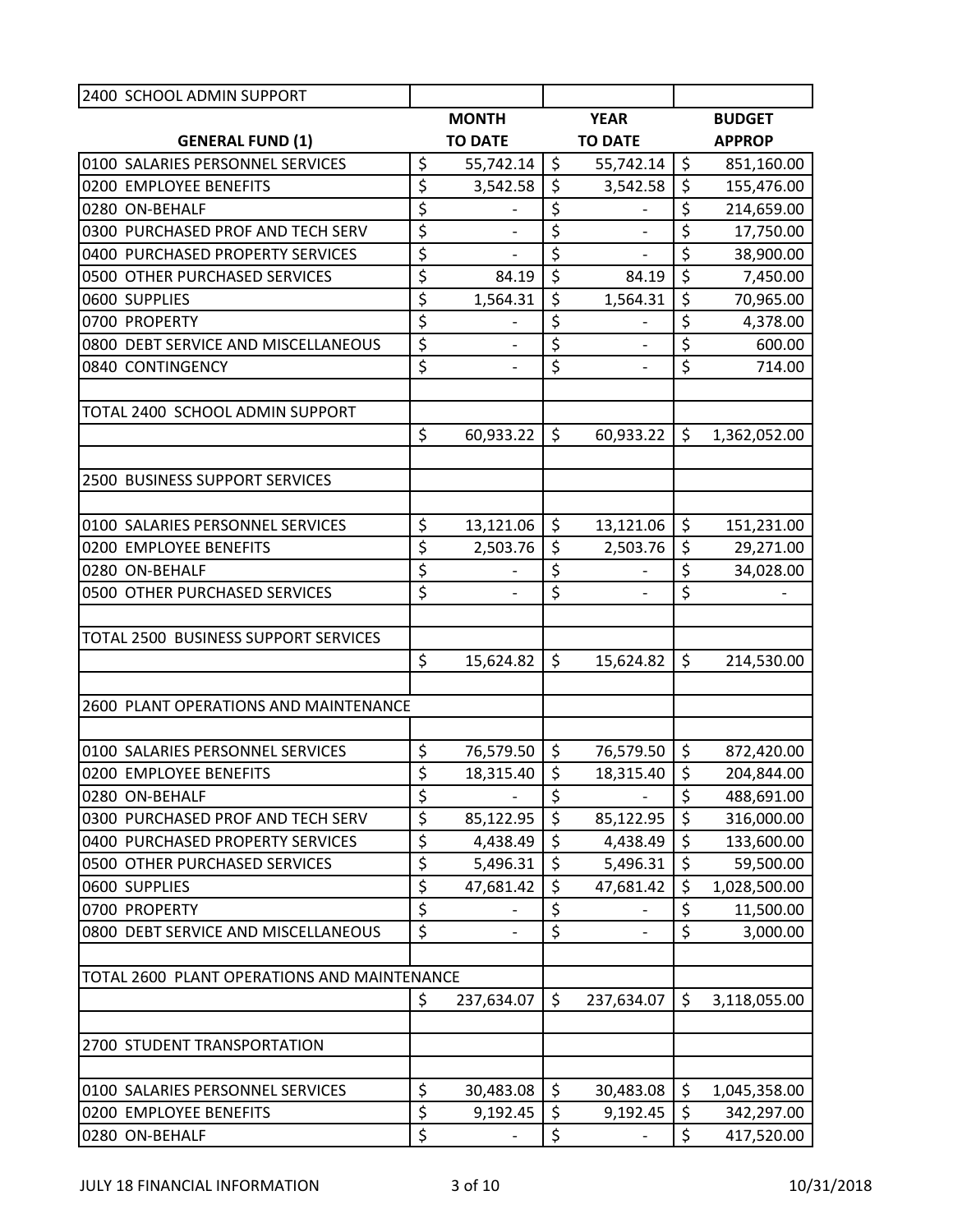| 0300 PURCHASED PROF AND TECH SERV   | \$<br>855.00                       | $\zeta$ | 855.00         | \$      | 6,050.00        |
|-------------------------------------|------------------------------------|---------|----------------|---------|-----------------|
|                                     | <b>MONTH</b>                       |         | <b>YEAR</b>    |         | <b>BUDGET</b>   |
| <b>GENERAL FUND (1)</b>             | <b>TO DATE</b>                     |         | <b>TO DATE</b> |         | <b>APPROP</b>   |
| 0400 PURCHASED PROPERTY SERVICES    | \$<br>306.82                       | $\zeta$ | 306.82         | $\zeta$ | 2,500.00        |
| 0500 OTHER PURCHASED SERVICES       | \$<br>84,054.56                    | $\zeta$ | 84,054.56      | $\zeta$ | 68,400.00       |
| 0600 SUPPLIES                       | \$<br>13,722.54                    | \$      | 13,722.54      | \$      | 501,000.00      |
| 0700 PROPERTY                       | \$                                 | \$      |                | \$      | 50,000.00       |
| TOTAL 2700 STUDENT TRANSPORTATION   |                                    |         |                |         |                 |
|                                     | \$<br>138,614.45                   | \$      | 138,614.45     | \$      | 2,433,125.00    |
| 5100 DEBT SERVICE                   |                                    |         |                |         |                 |
| 0800 DEBT SERVICE AND MISCELLANEOUS | \$<br>64,402.88                    | \$      | 64,402.88      | \$      | 500,000.00      |
| TOTAL 5100 DEBT SERVICE             | \$<br>64,402.88                    | \$      | 64,402.88      | \$      | 500,000.00      |
| 5200 FUND TRANSFERS                 |                                    |         |                |         |                 |
| 0900 OTHER ITEMS                    | \$<br>$\overline{\phantom{0}}$     | \$      | $\overline{a}$ | \$      | 75,000.00       |
| TOTAL 5200 FUND TRANSFERS           | \$<br>$\overline{a}$               | \$      |                | \$      | 75,000.00       |
| 5300 CONTINGENCY                    |                                    |         |                |         |                 |
| 0840 CONTINGENCY                    | \$<br>$\qquad \qquad \blacksquare$ | \$      | $\frac{1}{2}$  | \$      | 1,730,391.65    |
| <b>TOTAL 5300 CONTINGENCY</b>       |                                    |         |                |         |                 |
|                                     | \$<br>$\overline{\phantom{a}}$     | \$      | $\overline{a}$ | $\zeta$ | 1,730,391.65    |
| <b>TOTAL EXPENDITURES</b>           | \$                                 | \$      |                |         |                 |
|                                     | 862,635.01                         |         | 862,635.01     |         | \$27,273,176.25 |
| <b>TOTAL FOR GENERAL FUND (1)</b>   |                                    |         |                |         |                 |
|                                     | \$<br>2,761,751.64                 |         | \$2,761,751.64 | \$      |                 |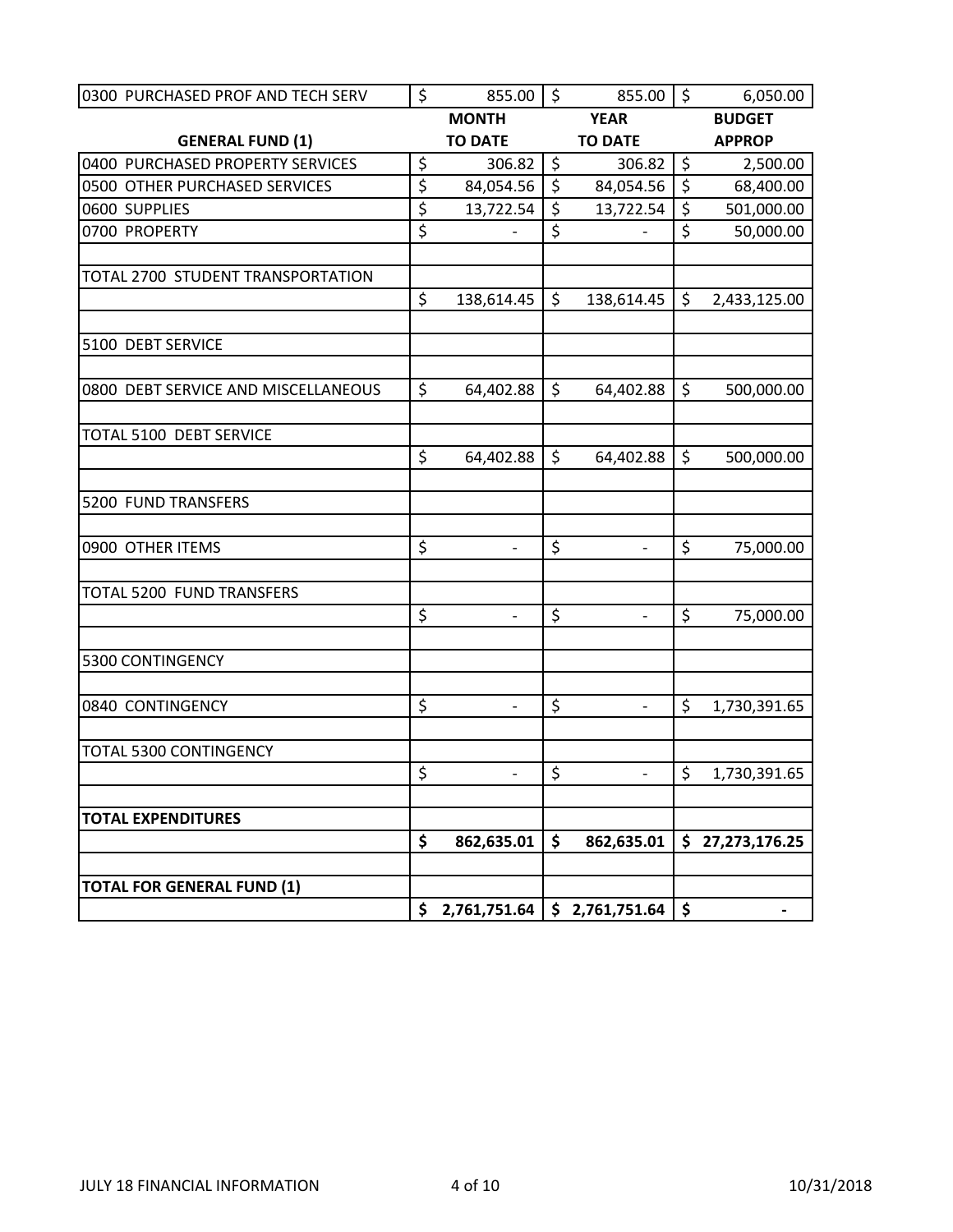|                                                                       |                    | <b>MONTH</b>             |          | <b>YEAR</b>              |                        | <b>BUDGET</b>           |
|-----------------------------------------------------------------------|--------------------|--------------------------|----------|--------------------------|------------------------|-------------------------|
| <b>FOOD SERVICE FUND (51)</b>                                         |                    | <b>TO DATE</b>           |          | <b>TO DATE</b>           |                        | <b>APPROP</b>           |
| <b>REVENUES</b>                                                       |                    |                          |          |                          |                        |                         |
|                                                                       |                    |                          |          |                          |                        |                         |
| <b>TOTAL 0999 BEGINNING BALANCE</b>                                   |                    |                          |          |                          |                        |                         |
|                                                                       | \$                 | 317,227.95               | \$       | 317,227.95               | $\zeta$                | 50,000.00               |
| <b>RECEIPTS</b>                                                       |                    |                          |          |                          |                        |                         |
|                                                                       |                    |                          |          |                          |                        |                         |
| <b>1510 INTEREST ON INVESTMENTS</b>                                   | \$                 | 10.36                    | \$       | 10.36                    | \$                     | 500.00                  |
| 1629 NON-REIMBURSBLE OTHER FOOD PRG                                   | $\overline{\xi}$   | 155.00                   | \$       | 155.00                   | $\overline{\xi}$       | 150,000.00              |
| <b>3200 RESTRICTED STATE REVENUE</b>                                  | \$                 |                          | \$       |                          | \$                     | 16,198.00               |
| 4500 RESTRICTED FED THRU STATE                                        | \$                 |                          | \$       |                          | \$                     | 1,650,000.00            |
| 4950 CHILD NUTR PRG DONATED COMMOD                                    | $\overline{\xi}$   | $\qquad \qquad -$        | \$       | $\overline{a}$           | \$                     | 100,000.00              |
| <b>TOTAL RECEIPTS</b>                                                 |                    |                          |          |                          |                        |                         |
|                                                                       | \$                 | 165.36                   | \$       | 165.36                   | \$                     | 1,916,698.00            |
|                                                                       |                    |                          |          |                          |                        |                         |
| <b>TOTAL REVENUE</b>                                                  |                    |                          |          |                          |                        |                         |
|                                                                       | $\mathsf{\hat{S}}$ | 317,393.31               | \$       | 317,393.31               | \$                     | 1,966,698.00            |
|                                                                       |                    |                          |          |                          |                        |                         |
| <b>EXPENDITURES</b>                                                   |                    |                          |          |                          |                        |                         |
|                                                                       |                    |                          |          |                          |                        |                         |
| 3100 FOOD SERVICE OPERATION                                           |                    |                          |          |                          |                        |                         |
|                                                                       |                    |                          |          |                          |                        |                         |
| 0100 SALARIES PERSONNEL SERVICES                                      | \$                 | 4,200.34                 | \$       | 4,200.34                 | \$                     | 616,482.00              |
| 0200 EMPLOYEE BENEFITS                                                | \$                 | 698.47                   | \$       | 698.47                   | \$                     | 145,820.00              |
| 0280 ON-BEHALF                                                        | \$                 |                          | \$       | $\overline{a}$           | \$                     | 156,313.00              |
| 0300 PURCHASED PROF AND TECH SERV<br>0400 PURCHASED PROPERTY SERVICES | \$                 | $\overline{\phantom{0}}$ | \$       | $\overline{\phantom{a}}$ | \$<br>$\overline{\xi}$ | 19,800.00               |
|                                                                       | \$<br>\$           |                          | \$<br>\$ |                          | \$                     | 2,500.00                |
| 0500 OTHER PURCHASED SERVICES                                         |                    | 727.43                   |          | 727.43                   |                        | 4,000.00                |
| 0600 SUPPLIES<br>0700 PROPERTY                                        | \$<br>\$           | 60.71                    | \$<br>\$ | 60.71                    | \$<br>\$               | 887,832.20<br>67,457.40 |
| 0840 CONTINGENCY                                                      | \$                 |                          | \$       |                          | \$                     | 77,479.20               |
|                                                                       |                    |                          |          |                          |                        |                         |
| TOTAL 3100 FOOD SERVICE OPERATION                                     |                    |                          |          |                          |                        |                         |
|                                                                       | \$                 | 5,686.95                 | \$       | 5,686.95                 | $\zeta$                | 1,977,683.80            |
| <b>TOTAL EXPENDITURES</b>                                             |                    |                          |          |                          |                        |                         |
|                                                                       | \$                 | 5,686.95                 | \$       | 5,686.95                 | \$                     | 1,977,683.80            |
|                                                                       |                    |                          |          |                          |                        |                         |
| <b>TOTAL FOR FOOD SERVICE FUND (51)</b>                               |                    |                          |          |                          |                        |                         |
|                                                                       | \$                 | 311,706.36               | \$       | 311,706.36               | \$                     | (10, 985.80)            |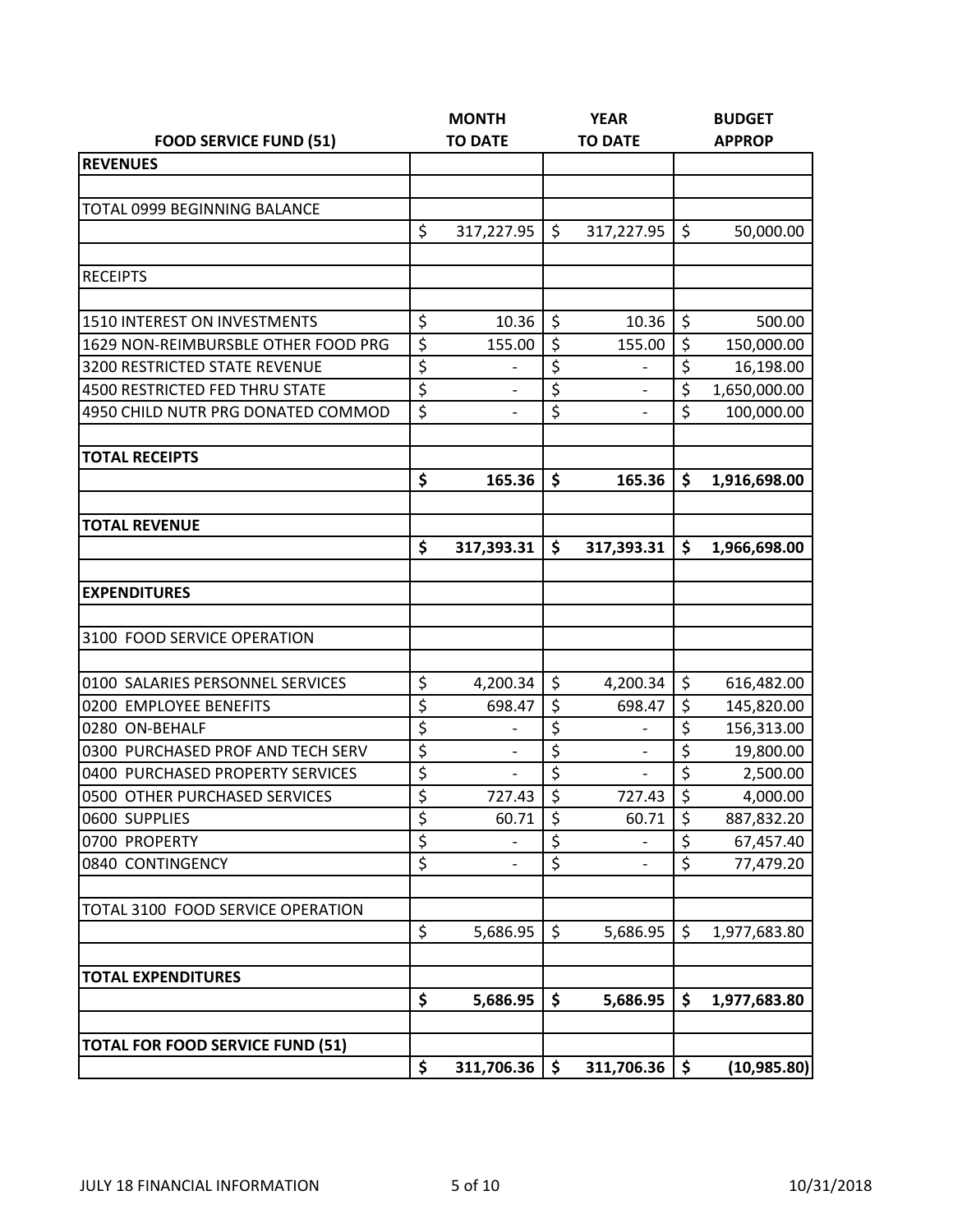| ЬC.                                      |
|------------------------------------------|
| SЕ<br>ι                                  |
|                                          |
|                                          |
|                                          |
| 12 <sup>7</sup>                          |
|                                          |
|                                          |
|                                          |
| 0                                        |
| 0                                        |
| $\overline{0}$                           |
| 0                                        |
| 0.4                                      |
| 0                                        |
| 206.6                                    |
| <u>19</u><br>.8                          |
| 5<br>5<br>-1                             |
| ö<br>ľ<br>$\mathbf{S}^{\mathsf{I}}$<br>) |
| 3<br>ξ<br>ξ                              |
| O                                        |
| 0                                        |
| 3<br>9<br>:                              |
| O                                        |
|                                          |
|                                          |
| ,                                        |
|                                          |
|                                          |
| $\mathbf{1}$                             |
|                                          |
|                                          |
|                                          |
|                                          |
|                                          |
| 0.5<br>)                                 |
| 4.8                                      |
| 0                                        |
| $^{21}$                                  |
| 14.9                                     |
| 64.6                                     |
| 10.2                                     |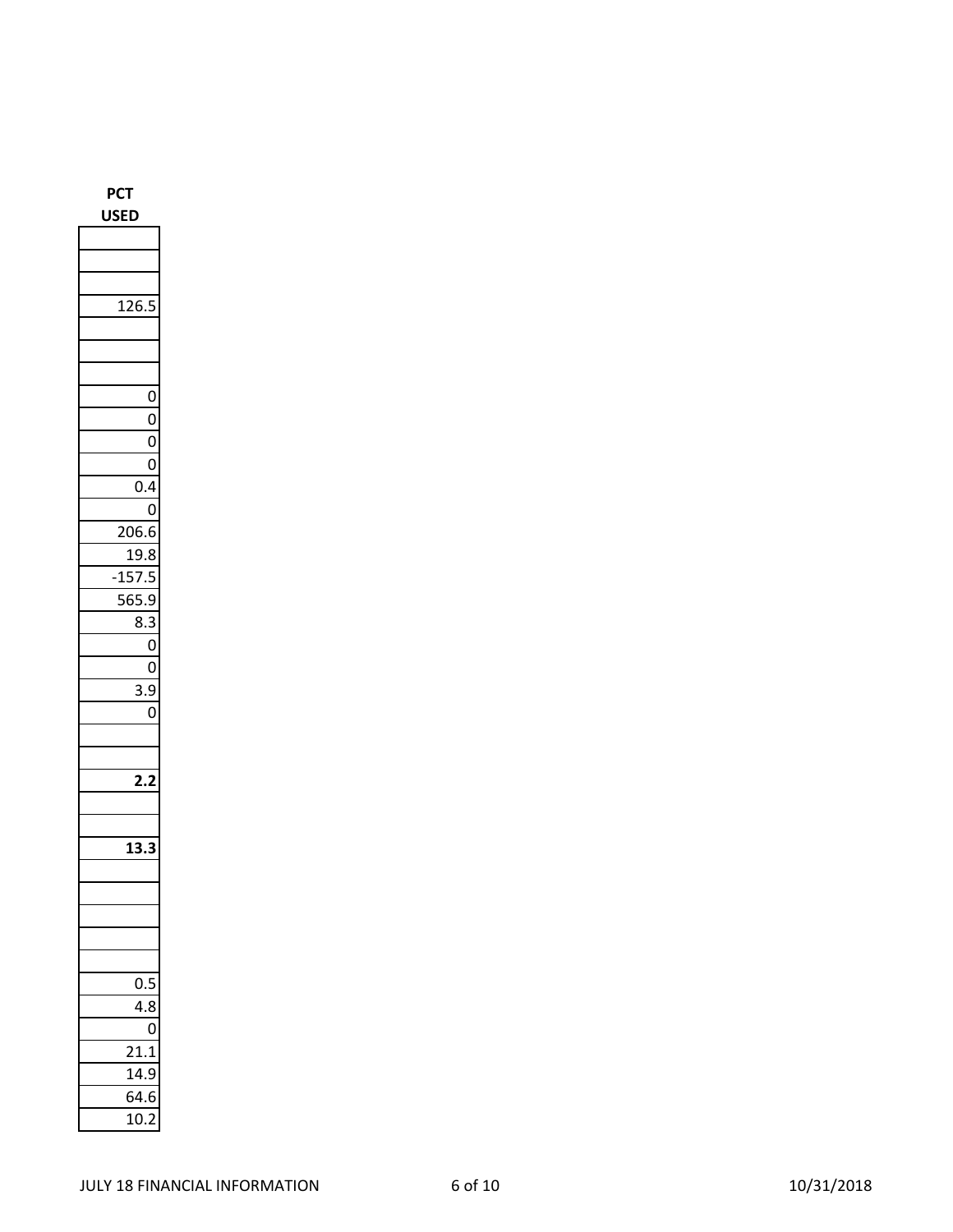| <b>PCT</b><br><b>USE</b><br>D<br>0<br>1.5<br>2.4<br>$\overline{0.8}$<br>$\overline{0}$<br>O<br>11.5<br>132.8<br>$\overline{0}$<br>4.8<br>$\frac{3.2}{2}$<br>$\overline{2.8}$<br>0<br>O<br>0<br>$\overline{0}$<br>$\overline{\mathbf{A}}$<br>8.<br>؛.<br>)<br>ſ<br>ł<br>Е<br>4<br>J<br>7.4<br>$\mathcal{L}_{\mathcal{L}}$<br>) | 0.1 |
|-------------------------------------------------------------------------------------------------------------------------------------------------------------------------------------------------------------------------------------------------------------------------------------------------------------------------------|-----|
|                                                                                                                                                                                                                                                                                                                               |     |
|                                                                                                                                                                                                                                                                                                                               |     |
|                                                                                                                                                                                                                                                                                                                               |     |
|                                                                                                                                                                                                                                                                                                                               |     |
|                                                                                                                                                                                                                                                                                                                               |     |
|                                                                                                                                                                                                                                                                                                                               |     |
|                                                                                                                                                                                                                                                                                                                               |     |
|                                                                                                                                                                                                                                                                                                                               |     |
|                                                                                                                                                                                                                                                                                                                               |     |
|                                                                                                                                                                                                                                                                                                                               |     |
|                                                                                                                                                                                                                                                                                                                               |     |
|                                                                                                                                                                                                                                                                                                                               |     |
|                                                                                                                                                                                                                                                                                                                               |     |
|                                                                                                                                                                                                                                                                                                                               |     |
|                                                                                                                                                                                                                                                                                                                               |     |
|                                                                                                                                                                                                                                                                                                                               |     |
|                                                                                                                                                                                                                                                                                                                               |     |
|                                                                                                                                                                                                                                                                                                                               |     |
|                                                                                                                                                                                                                                                                                                                               |     |
|                                                                                                                                                                                                                                                                                                                               |     |
|                                                                                                                                                                                                                                                                                                                               |     |
|                                                                                                                                                                                                                                                                                                                               |     |
|                                                                                                                                                                                                                                                                                                                               |     |
|                                                                                                                                                                                                                                                                                                                               |     |
|                                                                                                                                                                                                                                                                                                                               |     |
|                                                                                                                                                                                                                                                                                                                               |     |
|                                                                                                                                                                                                                                                                                                                               |     |
|                                                                                                                                                                                                                                                                                                                               |     |
|                                                                                                                                                                                                                                                                                                                               |     |
|                                                                                                                                                                                                                                                                                                                               |     |
|                                                                                                                                                                                                                                                                                                                               |     |
|                                                                                                                                                                                                                                                                                                                               |     |
|                                                                                                                                                                                                                                                                                                                               |     |
|                                                                                                                                                                                                                                                                                                                               |     |
|                                                                                                                                                                                                                                                                                                                               |     |
|                                                                                                                                                                                                                                                                                                                               |     |
|                                                                                                                                                                                                                                                                                                                               |     |
|                                                                                                                                                                                                                                                                                                                               |     |
|                                                                                                                                                                                                                                                                                                                               |     |
|                                                                                                                                                                                                                                                                                                                               |     |
| I                                                                                                                                                                                                                                                                                                                             |     |
|                                                                                                                                                                                                                                                                                                                               |     |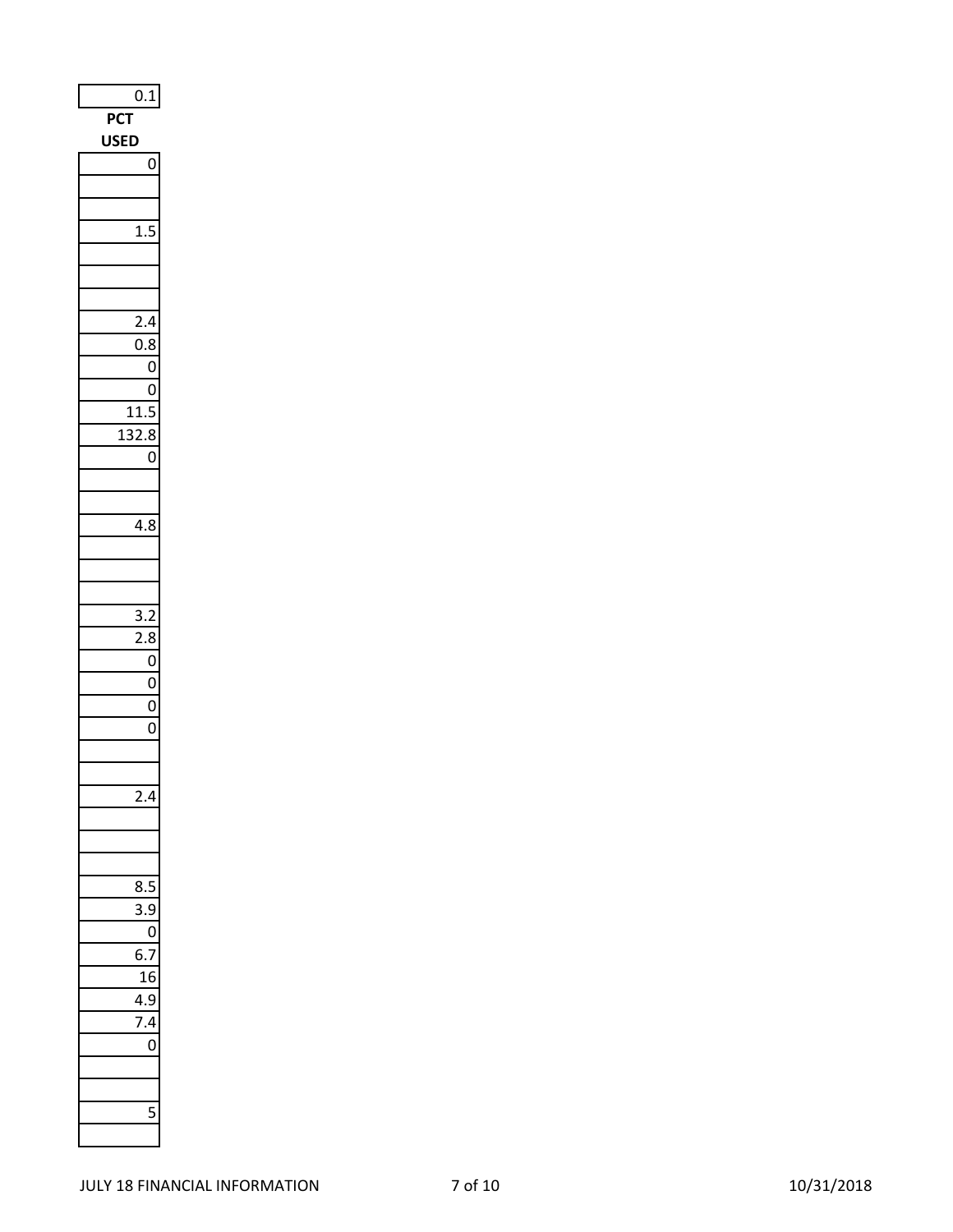| PCT                                 |
|-------------------------------------|
| <b>JSF</b>                          |
| 6.6                                 |
| $\overline{2.3}$                    |
| $\overline{0}$                      |
| $\overline{0}$                      |
| $\overline{0}$                      |
| $1.\overline{1}$                    |
|                                     |
| $\mathbf{0}$                        |
| $\overline{0}$                      |
| $\overline{0}$                      |
|                                     |
|                                     |
| l.!                                 |
|                                     |
|                                     |
|                                     |
| 8.7                                 |
| $\overline{8}.6$                    |
| $\mathbf{0}$                        |
| 0                                   |
|                                     |
|                                     |
| 7.3<br>3                            |
|                                     |
|                                     |
| 8.8                                 |
| 8.9                                 |
| (<br>)                              |
| 26<br>J                             |
| $\overline{\mathbf{5}}$ .<br>ξ<br>S |
| $\overline{a}$                      |
| 1.6<br>J                            |
| 0                                   |
| (<br>)                              |
|                                     |
|                                     |
|                                     |
|                                     |
|                                     |
|                                     |
| J                                   |
|                                     |
| ĺ                                   |
|                                     |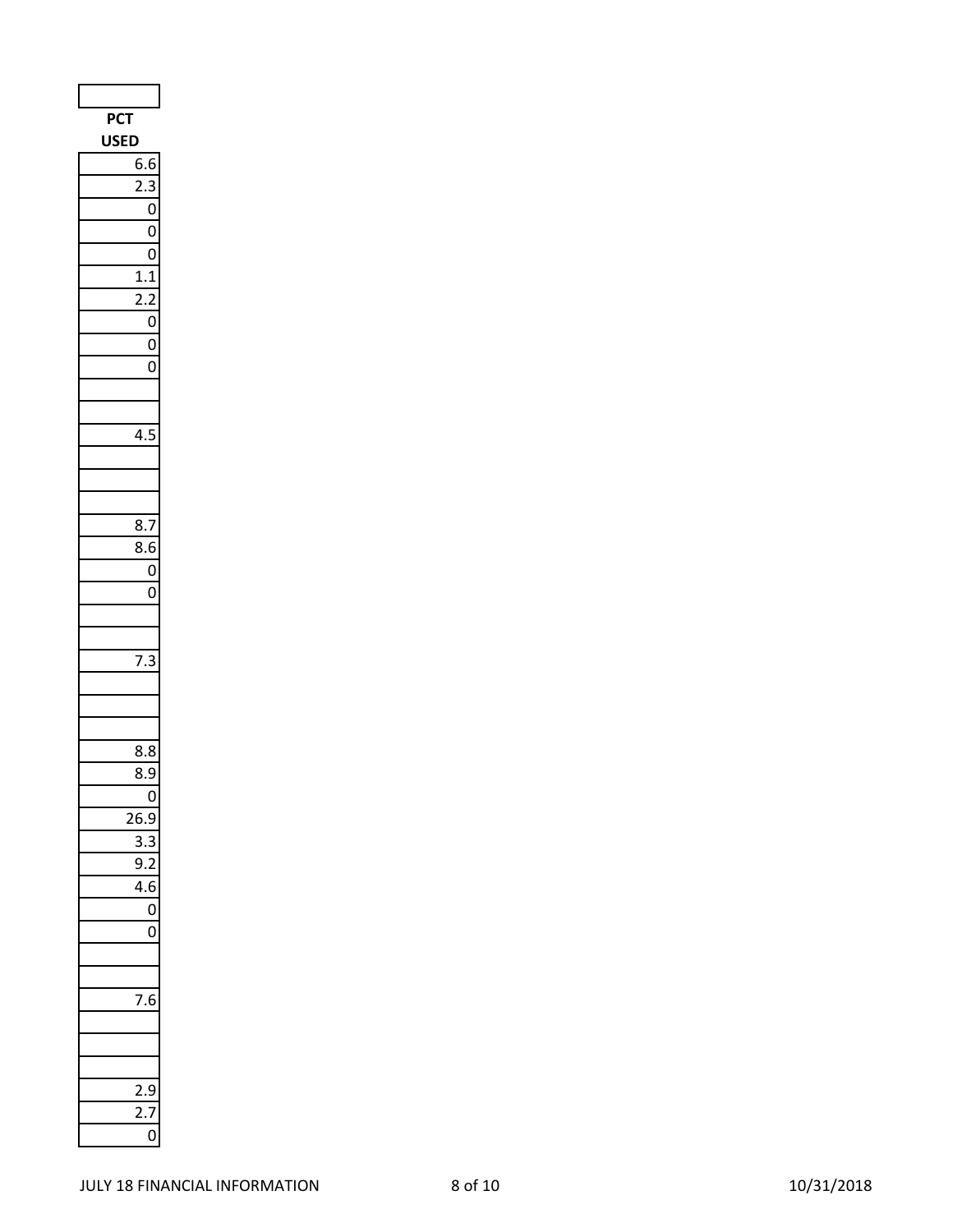| 14.1              |
|-------------------|
| PC1               |
| USE<br>נ          |
| $\mathbf{1}$<br>Š |
| 122.9             |
| 2                 |
| 0                 |
|                   |
|                   |
| 5.<br>C           |
|                   |
|                   |
|                   |
| 12.9              |
|                   |
|                   |
| $\frac{1}{12.9}$  |
|                   |
|                   |
|                   |
| 0                 |
|                   |
|                   |
| 0                 |
|                   |
|                   |
|                   |
| 0                 |
|                   |
|                   |
| 0                 |
|                   |
|                   |
|                   |
|                   |
|                   |
|                   |
|                   |